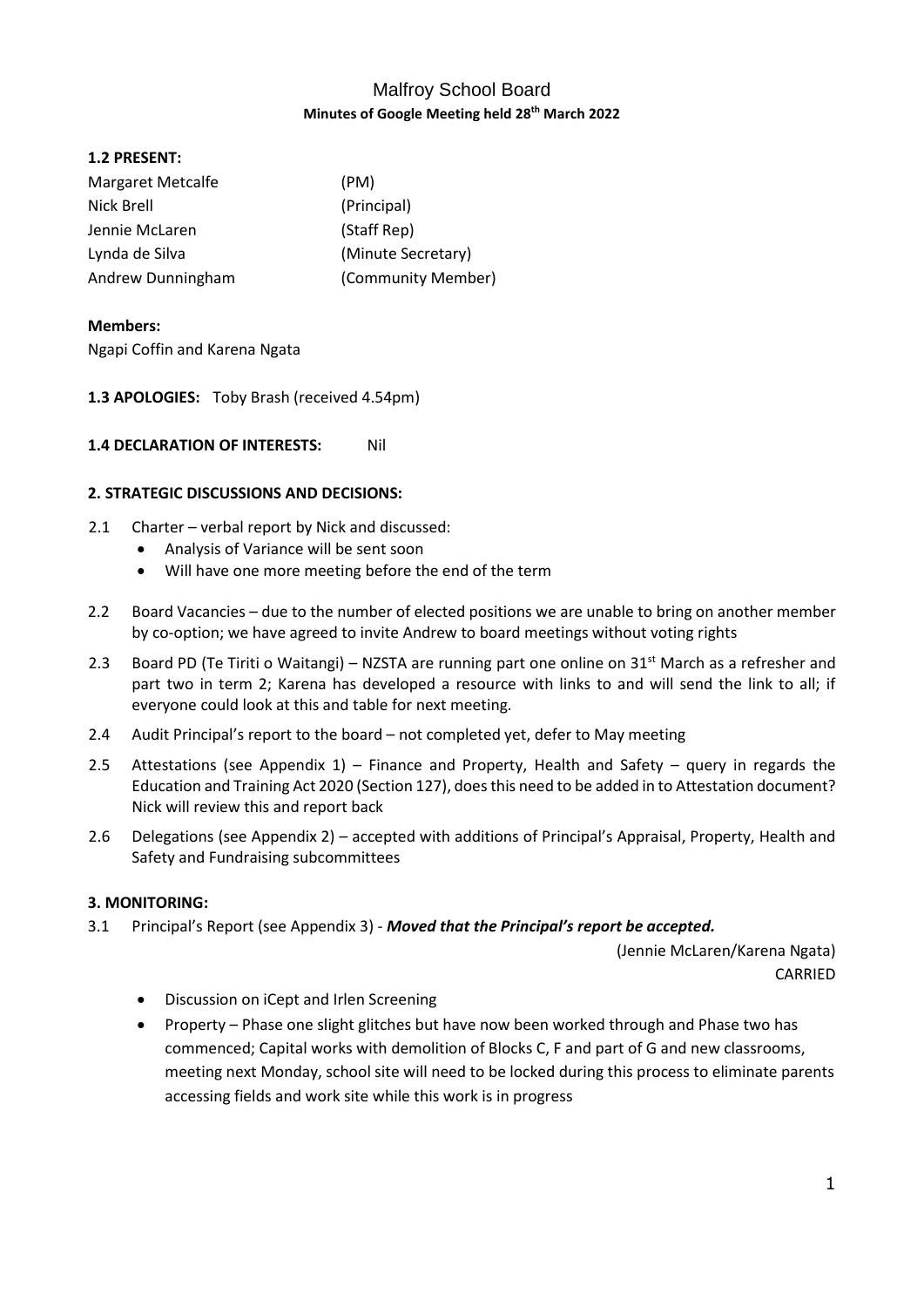- Vandalism van has been broken into for a second time; awaiting insurance process for repairs; have addressed issue of van security with a staff member being able to take home each day, until we are able to house van securely on site
- Covid-19 staffing; could be issues around availability of relievers; if this becomes an issue school may have to close; Karena can be available for relieving if desperate; do Nick and Jennie have a plan to protect each other - this has been discussed; succession planning is important; engage with staff, board and community about our health and safety plan in light of the recent government announcements; meeting on Friday to discuss
- Management Policy Lynda to update
- 3.2 Finance Report (see Appendix 4) *Moved that the Finance report be accepted with the agreed changes.*

(Margaret Metcalfe/Nick Brell) **CARRIED**

- Purchase of devices for Juniors await request from DT PLG
- Explanation of insurance claim process and the damages to van

## **4. AGENDA ITEMS:**

- STP/Charter
- Audit Principal's reporting to the board (Toby/Karena)
- Audit EEO (Jennie/Ngapi)
- Te Tiriti o Waitangi discussion around how we will implement self-review
- Policy Review C2 Delegations and committee principles, C4 Concerns and complaints and D9 Concerns and complaints policy
- **•** Strategic Priorities Student Learning

## **5. ADMINISTRATION:**

5.1 Confirmation of Minutes (see Appendix 6) – *Moved that the Minutes from 29 th November, be accepted as a true and correct record*

> (Nick Brell/Margaret Metcalfe) **CARRIED**

5.2 Correspondence – *Moved that Inwards Correspondence be accepted and the Outwards Correspondence be approved.*

(Nick Brell/Margaret Metcalfe)

**CARRIED**

5.3 Newsletter – Andrew to introduce himself before the end of this term; suggested there is more input into community newsletter working towards the board election; Karena for May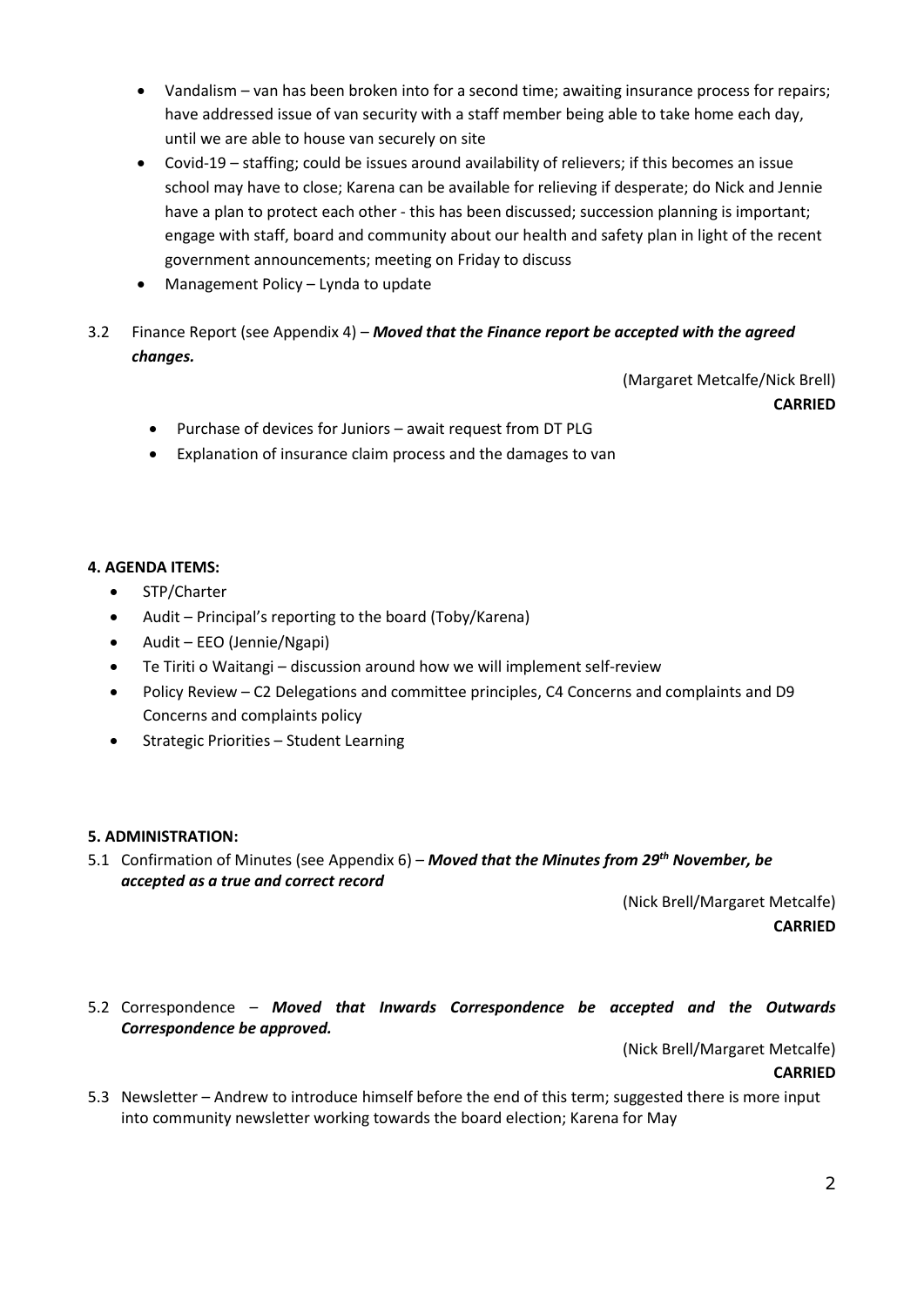5.4 RMPT Minutes/Finance Reports – finance reports tabled; verbal report from Andrew; positive meeting between the Trust and management last week; Montessori conference – Helen is presenting this year; the outstanding minutes have been received by Lynda but after the board pack went out; the communication issue is being resolved so board receives Trust minutes and having Andrew attend board meetings will assist.

Andrew left meeting at 5.46pm

**6. In Committee**

*Moved in Committee* 

(Ngapi Coffin/Jennie McLaren) **CARRIED**

#### **Subjects: February in committee minutes**

 *Moved that the in committee minutes from 29th November be accepted as a true and correct record*

> (Jennie McLaren/Margaret Metcalfe) **CARRIED**

*Moved out of Committee*

(Karena Ngata/Margaret Metcalfe) **CARRIED**

Meeting Ended at 5.48pm

#### **NEXT MEETING DATES @ 4.30pm:**

| 30 <sup>th</sup> May (Karena)   | $27th$ June (Nick)                  |                           |
|---------------------------------|-------------------------------------|---------------------------|
| 29 <sup>th</sup> August (Ngapi) | 19 <sup>th</sup> September (Jennie) | 28 <sup>th</sup> November |

### *Moved that the Minutes from 28 th March 2022 be accepted as a true and correct record*

(Presiding Member)

Date:  $\Box$